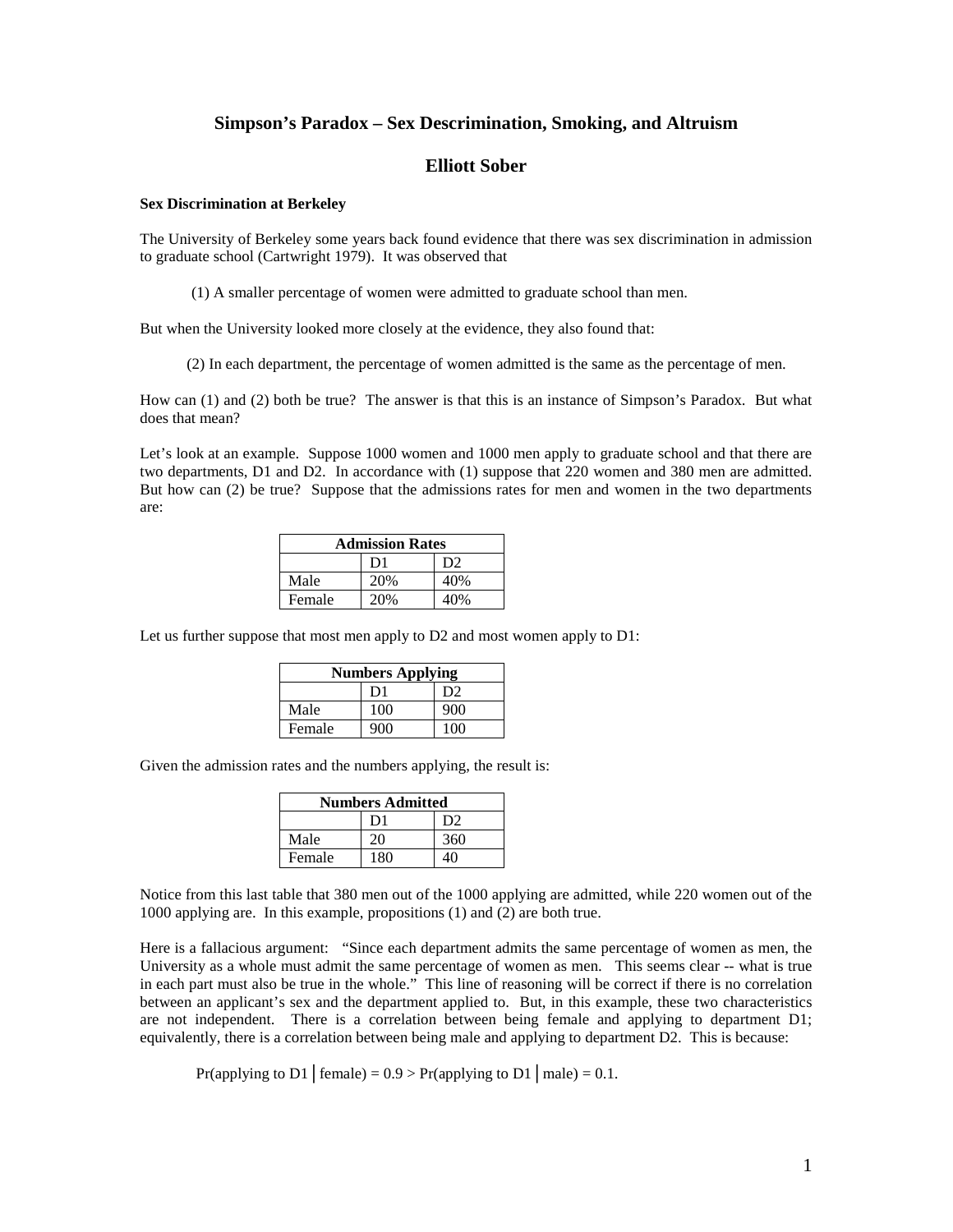#### **Dominance Arguments in Decision Theory**

A related point: In decision theory, dominance arguments are fallacious when acts and states of the world are non-independent, as the following example from Hacking (p. 120) shows:

|             | Die voung | Die old |
|-------------|-----------|---------|
| Don't Smoke |           | 95      |
| Smoke       |           | $100 -$ |

The four entries in the above table describe the preferences that an agent might have. The agent would rather die old than die young, both when she smokes and when she does not. And the agent would rather smoke than not smoke, regardless of whether she will die young or die old. Does this show that smoking has higher expected utility than not smoking? No. This would follow if smoking and longevity were independent, but they are not. Suppose the correlation is so strong that if you smoke you'll die young, and if you don't smoke, you'll die old. This means that the expected utility of smoking is 0 and the expected utility of not smoking is 95.

### **The Evolution of Altruism**

.

Here are two definitional truths in evolutionary theory:

- (3) Altruists are less fit than selfish individuals who live in the same group.
- (4) When a population evolves under the control of natural selection, fitter traits increase in frequency and less fit traits decline.

It may seem to follow from these two truisms that altruism cannot evolve when the evolutionary process is controlled by natural selection. However, this does not follow; to see why we need to think about Simpson's Paradox.

Suppose there are two groups that each contain altruists and selfish individuals. Each group contains 100 individuals:

|                     | Group 1 | Group 2 |
|---------------------|---------|---------|
| <b>Altriusts</b>    | 90      | 10      |
| Selfish Individuals | 10      | 90      |

Suppose that the individuals reproduce asexually, with an individual's fitness (its number of offspring) depending on its own phenotype (altruistic or selfish) and also on the type of group it inhabits:

|                     | Group | Group 2 |
|---------------------|-------|---------|
| <i>Altruists</i>    |       |         |
| Selfish Individuals |       |         |

Notice that in each group, altruists are less fit than selfish individuals. However the average fitnesses of the two traits are

$$
w_A = 0.9(3) + 0.1(1) = 2.8
$$
  $w_S = 0.1(4) + 0.9(2) = 2.2$ 

The average fitness of altruism is greater than the average fitness of selfishness. Simpson's Paradox strikes again!